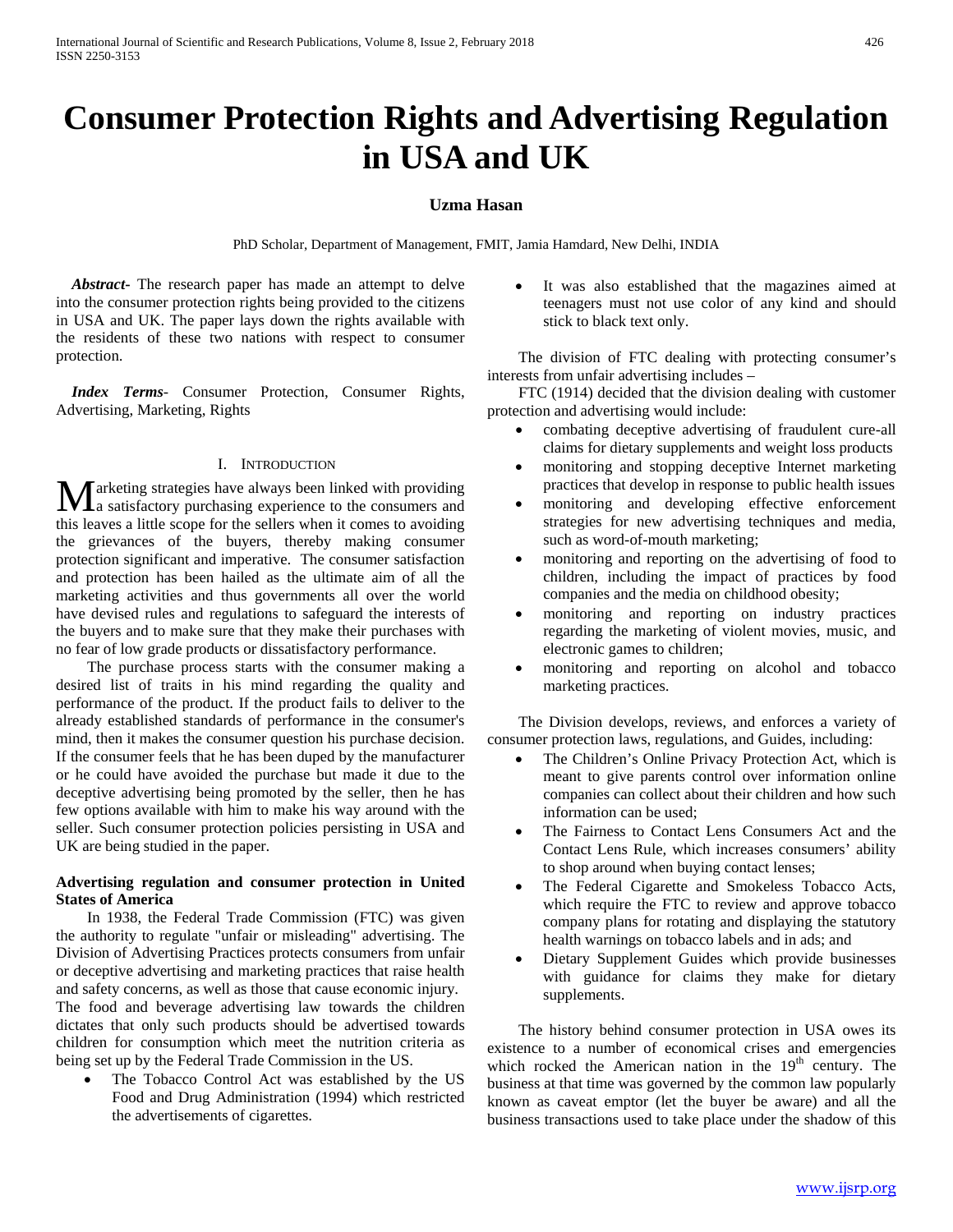act but over the years the laws pertaining to consumer rights and consumer protection have evolved in the American continent.

Today, the American consumers are protected from unsafe unfair business practices through a mixture of national, state, and local governmental laws and the existence of many private rights of actions. These public and private rights both protect consumers and, at a formal level, equip them with the knowledge they need to protect themselves.

 President [John F. Kennedy](http://en.wikipedia.org/wiki/John_F._Kennedy) presented four consumer rights, which came to be known as "The Consumer Bill of Rights".

The rights have been discussed in detail below -

 **1. The Right to Safety:** This right empowers an American citizen to get himself protected from any commercial product in the market which might cause harm or injury to him. The right applies to a variety of commercial products except automobile vehicles, where, the consumer is provided a right to follow with an action legally against the manufacturer of a product if it causes any injury to him even if he has followed the instructions mentioned on the label of the product and taken proper care in using that product.

 **2. The Right to information:** This right empowers the citizens to get appropriate information about every product from the seller to help him decide that whether or not he requires it. The government makes it mandatory for all the manufacturers to mention the ingredient list, name and address of the manufacturer and any other relevant information on the packing of the product.

 **3. The Right to Choose:** The right to choose says that the consumers should have a wide array of products to choose from as they venture in the market to choose the product they wish to purchase. The government stresses on the need of having a healthy competition in the market so that the consumers be provided with the superior quality of products and an option to switch from one seller to another in case of dissatisfaction.

 **4. The Right to be Heard:** This rights empowers the citizens to voice their complaints against those sellers who fail to provide them with standard quality of products and inundate the consumers with sub standard products. The American government has created many forums for the consumers where they can voice their opinion as against any seller who is manufacturing low quality products deemed unsuitable for the human consumption.

 In 1985, four more consumer rights were added to the already existing set of rights by the government of USA -

 **5. The Right to Satisfaction of the basic needs:** This right emphasized on the need to have access to basic services such as health care, education, public utilities, water and sanitation adequate food, clothing, shelter, for all the citizens of USA.

 **6. The Right to Redress:** This consumer right empowers an American citizen to take file a complaint against the seller or the manufacturer who has provided him with a defective product item and take a legal action against him by filing a case against him in any judicial court of the country.

 **7. The Right to Consumer Education:** This right emphasizes on the need of making the consumer aware about his rights as a consumer while making a purchase transaction. Often, it happens that a manufacturer or a seller succeeds in cheating a consumer because a consumer is not fully aware of his rights. Hence, the inclusion of this right made it mandatory for the citizens to be aware of their rights.

 **8. The right to a healthy environment:** The right stresses on providing such an environment to the consumer which is nonthreatening to the well-being of present and future generations of consumers.

## **Consumer Rights Law - USA**

 This legal area encompasses a large body of laws enacted by the government to protect consumers by regulating many of the following business transactions and practices: advertising, sales and business practices; product branding; mail fraud; sound banking and truth in lending; quality produce and meats; housing material and other product standards; and all manner of other types of consumer transactions. Some states also regulate doorto-door sales, abusive collection practices and referral and promotional sales.

## **ABA - [Consumer Protection Committee](http://www.abanet.org/dch/committee.cfm?com=AT329400)**

 The Consumer Protection Committee monitors and reports on developments in the law of false and deceptive advertising, unfair trade practices and illegal marketing. These developments often include cases brought by private litigants, the Federal Trade Commission (FTC) and state attorneys general, as well as consumer class actions and legal suits against the sellers.

## II. ADVERTISING REGULATION AND CONSUMER PROTECTION IN UNITED KINGDOM

 The Consumer Protection Act, 1987 is an act of the Parliament of United Kingdom which lays down provisions to safeguard the interests of the consumers in their country. The aim of the Consumer Protection Act is to help shield the consumers from products which fail to reach a reasonable level of safety. The Act goes on to establish a 'general safety requirement' which says that all goods for domestic use must be reasonably safe, bearing in mind all the circumstances. The powers under the act allow suspected goods to be suspended from sale for up to six months, while checks on safety are conducted. If the goods under check are found to be faulty, then the goods may be destroyed by the inspection agencies.

 The act also states that if any consumer gets injury or in extreme cases die while using a defective consumer good, then in such a scenario, the case would be filed against the manufacturer and importer as well and not only against the seller of the product. The act also states that it is a criminal offence to misguide the customers while quoting a price of the product to them. A seller would be held liable if he wrongly print the price of the product on the packaging or if he misquotes the price during an advertisement of the product. (2012)

When the British consumers buy goods (including goods supplied as part of a service), the consumer law gives them certain rights as a consumer. The law says that the goods must:-

be of satisfactory quality. This means that the goods should be of the quality that a reasonable person would expect given the description, price and any other relevant circumstances. The consumer can take into account the appearance and finish of the goods, and whether there are any defects (including minor ones). The consumer can also take into account whether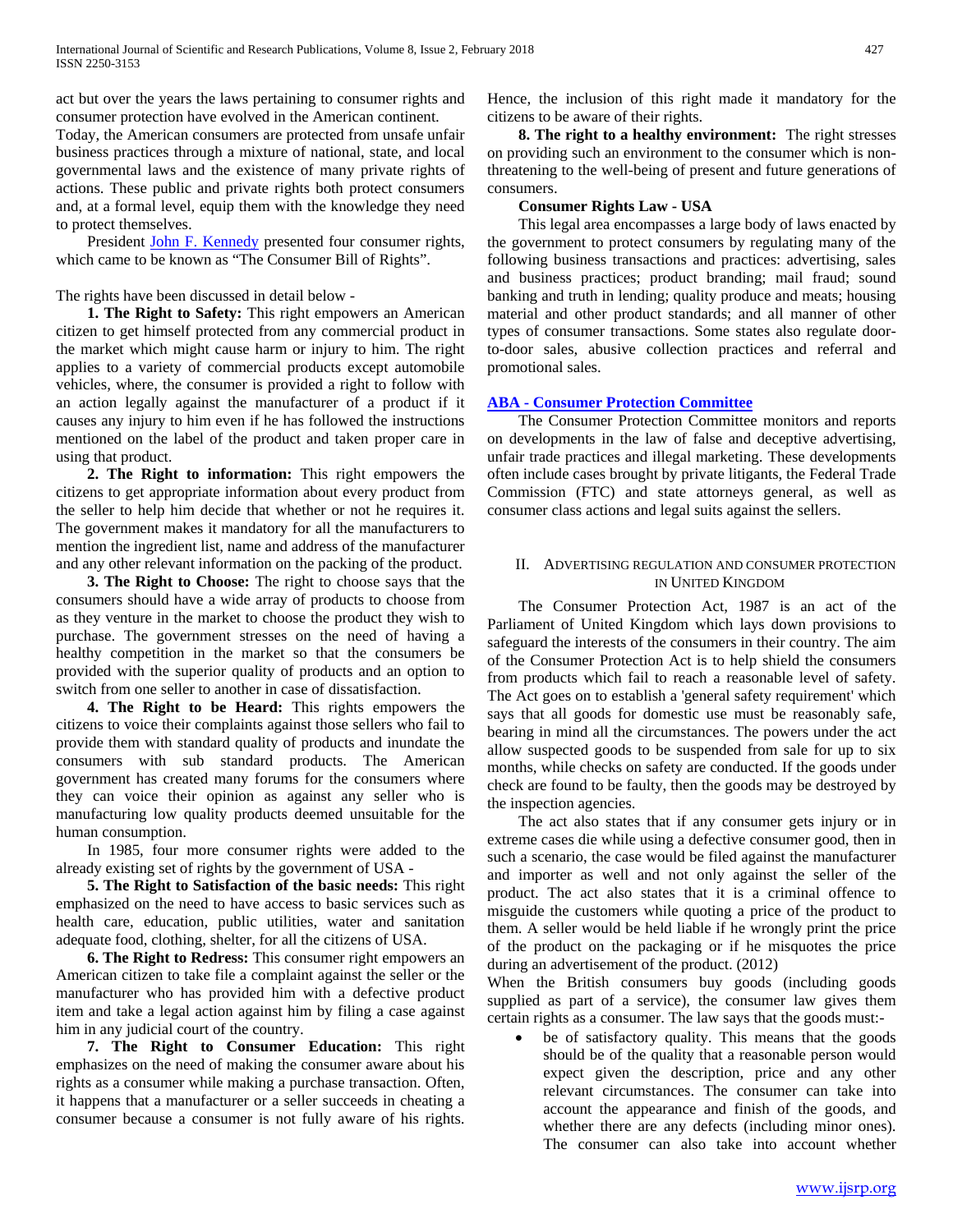publicized information about specific features of the goods is accurate, and whether the goods are safe when used properly

- be fit for the purpose. This means that the consumer must be able to use them for the purposes as he would normally expect from this type of product
- match their description. This means that if there is a verbal or written description of the goods, it must be accurate. And if consumer chooses goods after seeing a sample, the goods must match the sample.

 It is a criminal offence for a trader to put a false description on goods.

 The act says that as a consumer, you have the right to return the goods and get your money back if they are not of satisfactory quality, are not fit for their purpose, or do not match their description. However, you only have this right for a short time after you bought the goods. Alternatively, you may have the right to compensation. You may have the right to ask the trader to repair or replace the goods, to get some of your money back, or to cancel the contract you made when you bought the goods. If the trader offers you a credit note, you do not have to accept it. (2011)

#### III. MISLEADING ADVERTISEMENTS

 The ASA (1961) which is the UK's independent regulator of advertising across all media applies the advertising codes on all the advertisers which are written by the Committee of Advertising Practice. The ASA (1961) states that it may take the Consumer Protection from Unfair Trading Regulations 2008 into account when it adjudicates on complaints about advertisements that are alleged to be misleading. Advertisements must not materially mislead or be likely to do so. Advertisements must not mislead consumers by omitting material information. They must not mislead by hiding material information or presenting it in an unclear, unintelligible, ambiguous or untimely manner. Material information is information that consumers need in context to make informed decisions about whether or how to buy a product or service. Whether the omission or presentation of material information is likely to mislead consumers depends on the context, the medium and, if the medium of the advertisement is constrained by time or space, the measures that the advertiser takes to make that information available to consumers by other means.

For advertisements that quote prices for an advertised product or service, material information includes:

 $\Box$  The main characteristics of the product or service

 $\Box$  The identity (for example, a trading name) and geographical address of the marketer and any other trader on whose behalf the advertiser is acting

 $\Box$  The price of the advertised product or service, including taxes, or, if the nature of the product or service is such that the price cannot be calculated in advance, the manner in which the price is calculated

 $\Box$  Delivery charges

 $\Box$  The arrangements for payment, delivery, performance or complaint handling, if those differ from the arrangements that consumers are likely to reasonably expect

 $\Box$  That consumers have the right to withdraw or cancel, if they have that right.

 Advertisements must not mislead by omitting the identity of the advertiser. Advertisements must not falsely imply that the advertiser is acting as a consumer or for purposes outside its trade, business, craft or profession. Advertisements must make clear their commercial intent, if that is not obvious from the context. No advertisement may use images of very brief duration, or any other technique that is likely to influence consumers, without their being fully aware of what has been done.

#### IV. CONSUMER REMEDIES FOR FAULTY GOODS IN UK

 Currently, UK consumers have a legal "right to reject" faulty goods. This means a right to a refund if they act within "a reasonable time".

 The right to reject is available as a first hand remedy for the grieving consumers. It is a simple, easy to use remedy which inspires consumer confidence. Under normal circumstances, a consumer usually has 30 days to return faulty goods and receive a refund, with limited flexibility for special circumstances such as perishable goods, or goods which both parties know will not be used for some time.

#### V. DISCUSSION

 The research shows that both USA and UK take keen interest in safeguarding the rights of the buyers and in helping them get a fair deal from the manufacturers while making a purchase. The countries have put in place an adequate number of rules to make sure that the buyers are treated fairly and they have a say in the post purchase services being offered to them by the sellers. Although, in the larger picture, a fair and just system of sale and purchase of goods can be institutionalized by having a marketplace where the sellers sell goods of supreme quality in full trust to their buyers, while the buyers will be able to make the purchases in full faith.

#### **REFERENCES**

- [1] Advertising Standards Authority ASA (1961), *Advertising codes,* viewed 30 July 2012, <http://www.asa.org.uk/>
- [2] US Food and Drug Administration (1994), *Protecting kids from tobacco,*  viewed 1 August2012,<http://www.fda.gov/TobaccoProducts/ProtectingKidsfromTob acco/RegsRestrictingSale/ucm204589.htm#Advertising>
- [3] The Federal Trade Commission (1914), *Consumer Protection,* viewed 1 August 2012, <http://www.ftc.gov/bcp/index.shtml>
- [4] *Consumer Protection in USA 2012*, Consumer bill of rights viewed 26<sup>th</sup> August 2012

<http://en.wikipedia.org/wiki/Consumer\_Bill\_of\_Rights>

- [5] The FTC (1938), *Advertising regulations & Consumer protection,* viewed 30 July 2012, <http://www.ftc.gov/bcp/bcpap.shtm>
- [6] The Federal Trade Commission, *Division of Advertising Practices,* viewed 25<sup>th</sup> August 2012, [https://www.ftc.gov/about-ftc/bureaus-offices/bureau](https://www.ftc.gov/about-ftc/bureaus-offices/bureau-consumer-protection/our-divisions/division-advertising-practices)[consumer-protection/our-divisions/division-advertising-practices](https://www.ftc.gov/about-ftc/bureaus-offices/bureau-consumer-protection/our-divisions/division-advertising-practices)